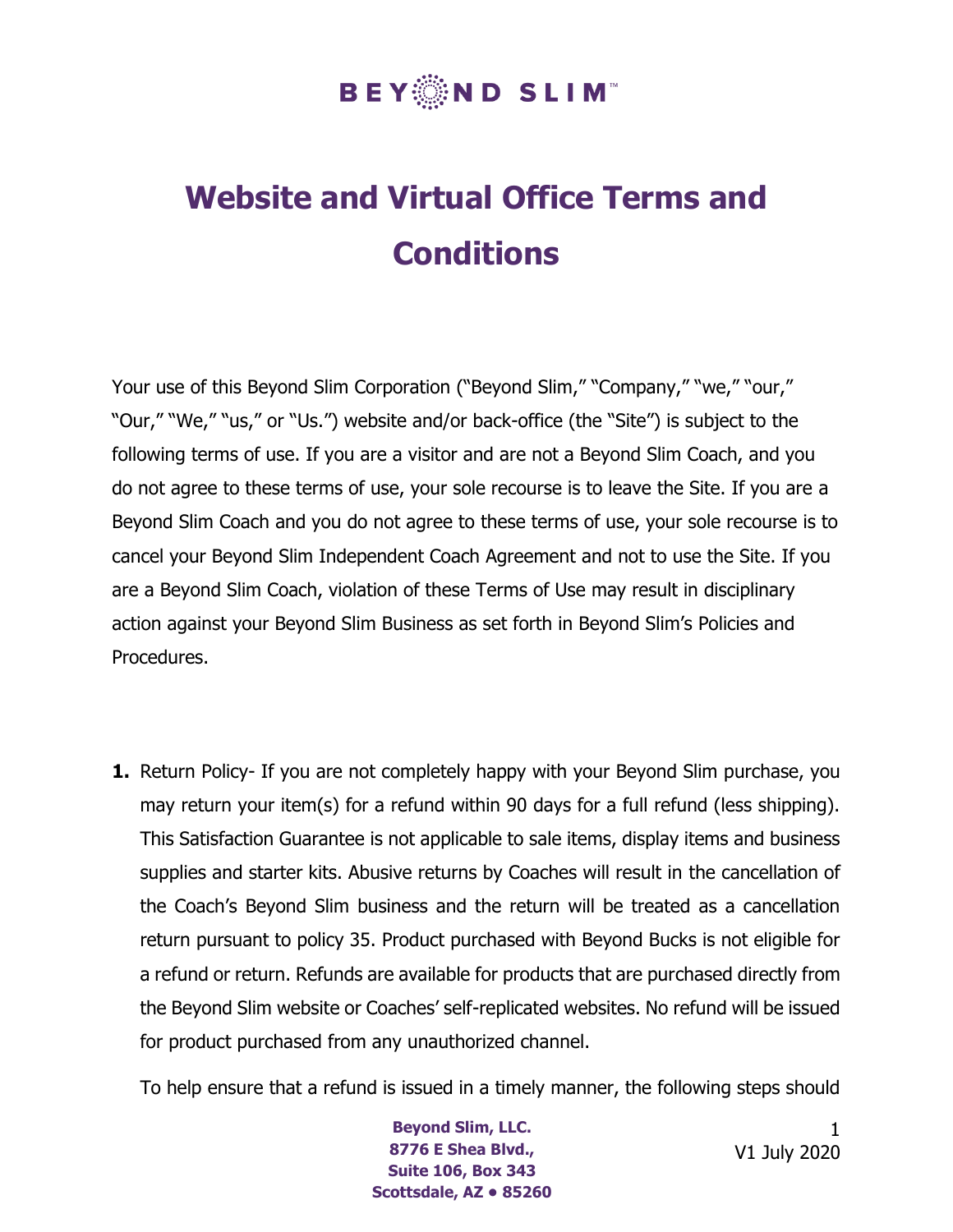be followed:

- **a.** An email request must be submitted to the Beyond Slim Support Team, at [support@beyondslim.com](mailto:support@beyondslim.com) clearly citing the reason for the return of product(s).
- **b.** Upon receipt of the proper information, Beyond Slim will instruct where to ship the products and provide an RMA (Return Merchandise Authorization), which must be clearly visible on the exterior of the package. (Any return without this information visible on the outside of the package will be refused without exception). Beyond Slim will issue the refund within approximately thirty (30) days from the date of receipt of the products or sales materials.
- **c.** The Coach/Customer is responsible for the cost of shipping any products back to Beyond Slim.
- **d.** Refunds will be issued in the same method of payment that was used to purchase the product(s).
- **2.** Billing Descriptor- All charges will appear as billed by 'Beyond Slim LLC' for purchases.
- **3.** Shipping Policy- All orders are shipped by DHL and take approximately 3-5 business days to be delivered. Orders are immediately sent to our 3PL for shipping once placed by the customer. Once an order is placed it can be returned according to our 90-day satisfaction guarantee.
	- You will receive an email invoice with the tracking information of the order within 24 hours after the order is processed. You can also track your package in the "Receipts" section in your virtual office.
- **4.** Cancellation Rights- Customers, Preferred Customers and newly enrolled Coaches have three business days within which to cancel their initial purchase and obtain a full refund. Residents of Alaska have five business days and residents of North Dakota age 65 and over have 15 days to cancel and receive a full refund.
- **5.** Special terms apply to some services offered on your Site, such as subscription-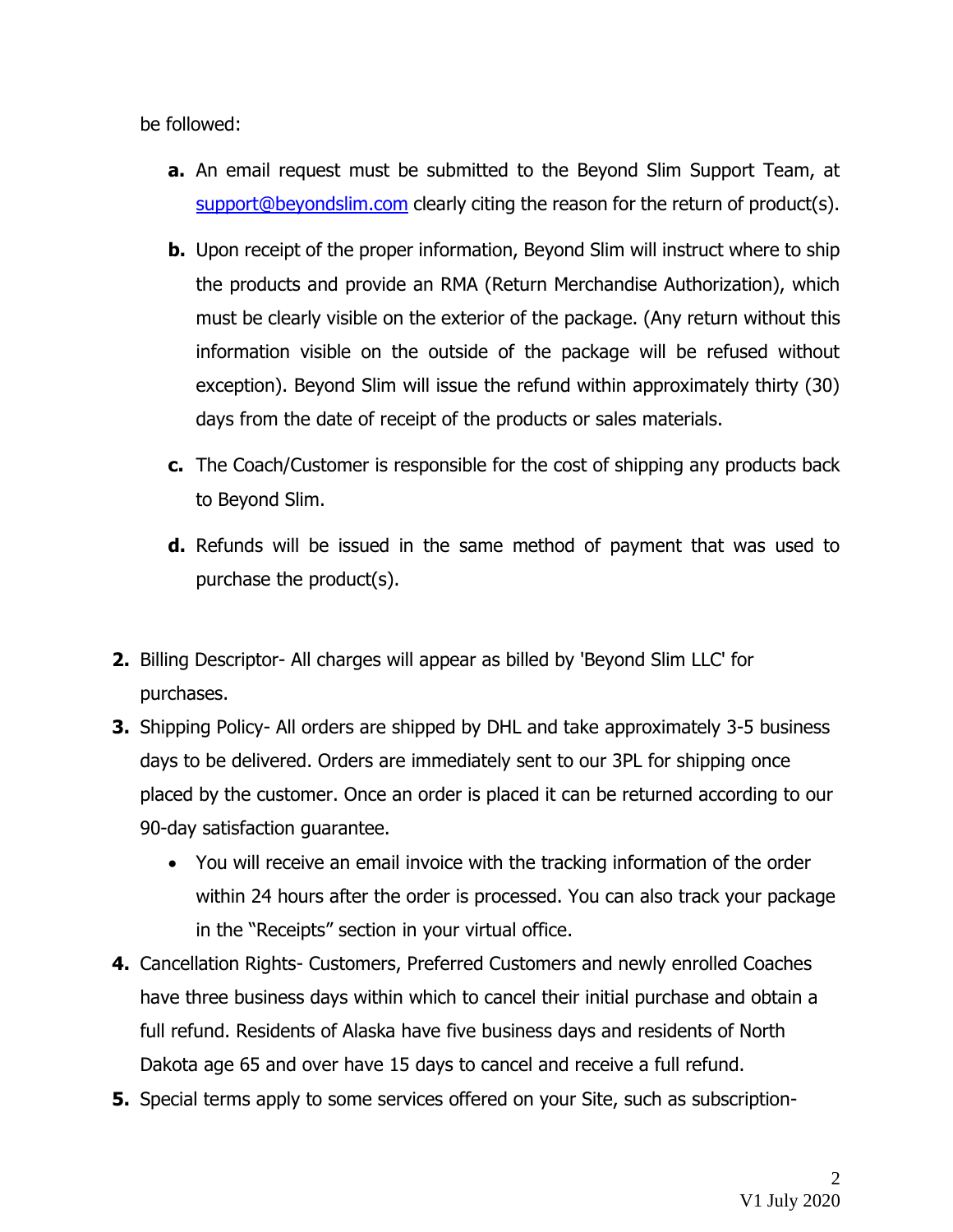based services, product purchases, rules for particular contests or sweepstakes or other features or activities. These terms will be posted in connection with the applicable service. Any such terms are in addition to these Terms of Use and, in the event of a conflict, prevail over these Terms of Use.

- **6.** The Company may amend these Terms of Use at its discretion. Amendments shall become effective 30 days after publication of notice is posted under the Terms of Use tab to this website. Amendments shall not apply retroactively to conduct that occurred prior to the effective date of the amendment. The Company may change the Site or delete Content or features of the Site at any time, in any way, for any or no reason at our discretion.
- **7.** All information, materials, functions and other Site content (including Submissions as defined in Paragraph 8) provided on the Site (collectively "Content"), such as text, graphics, images, etc., is our property or the property of our licensors and is protected by U.S. and international copyright laws. The collection, arrangement and assembly of all Content on the Site is the exclusive property of the Company and is protected by U.S. and international copyright laws. Except as stated herein or as otherwise provided in an express authorization from us, no material from the Site may be copied, reproduced, republished, uploaded, posted, transmitted or distributed in any way. Any unauthorized use of any material contained in the Site is strictly prohibited.
- **8.** Unless otherwise noted, the trademarks, service marks, trade dress, trade names, and logos (collectively "Trademarks") used and displayed on the Site are the Company's registered and unregistered Trademarks and the Trademarks of the Company's licensors. Use of our Trademarks, if allowed, must adhere to the Company's Policies and Procedures relating to Trademarks.
- **9.** Beyond Slim grants you a limited license to access and make personal use of the Site and the Content, subject to these Terms of Use. Neither the Site nor any portion of the Site or any Content may be reproduced, duplicated, copied, sold, resold or otherwise exploited for any commercial purpose that is not expressly permitted by the Company in writing.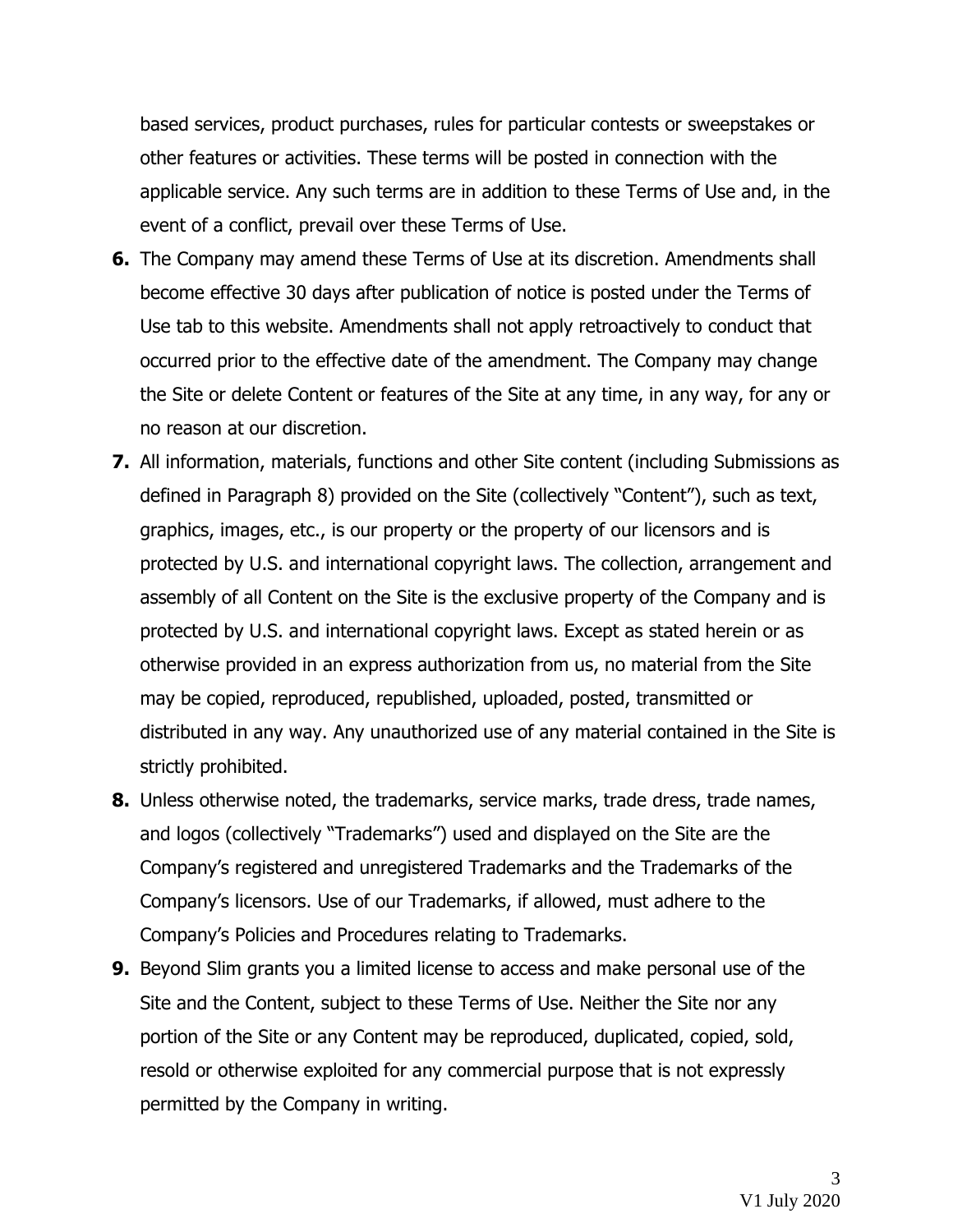- **10.** Links from the Site to third party web sites may be provided by the Company. If so, they are provided solely as a convenience to you. If you use such links, you will leave the Site. The Company has not reviewed all such third-party sites (if any) and does not control, and is not responsible for, any of these web sites and their content. The Company does not endorse or make any representations about such web sites or any information or materials found there, or any results that may be obtained from using them. If you access any third-party web sites linked from the Site, you do so at your own risk.
- **11.** If you link to the Site from another website (which includes, but is not limited to, social media sites), the following restrictions apply to the site to which you link and the link itself:
	- The site/link shall not imply, either directly or indirectly, that Beyond Slim is endorsing its products, services, mission, beliefs, or any other aspect of the site or those sponsoring the site;
	- You must comply with the provisions of Section 11;
	- The site/link shall not use any of the Company's Trademarks or the Trademarks of our licensors;
	- The site/link shall not contain content or material that could be construed as offensive, controversial or distasteful and should only contain content that is appropriate for all age groups;
	- The site/link shall not disparage Beyond Slim, its officers, agents, employees, products, or services in any way or otherwise negatively affect or harm its/their reputation and goodwill;
	- The site/link from which you link shall not present false or misleading information about the Company or the Beyond Slim opportunity;
	- The site/link shall not misrepresent any relationship with Beyond Slim;
	- The site/link shall not replicate in any manner any content in the Site; and
	- The site/link shall not create a browser or border environment around Site material.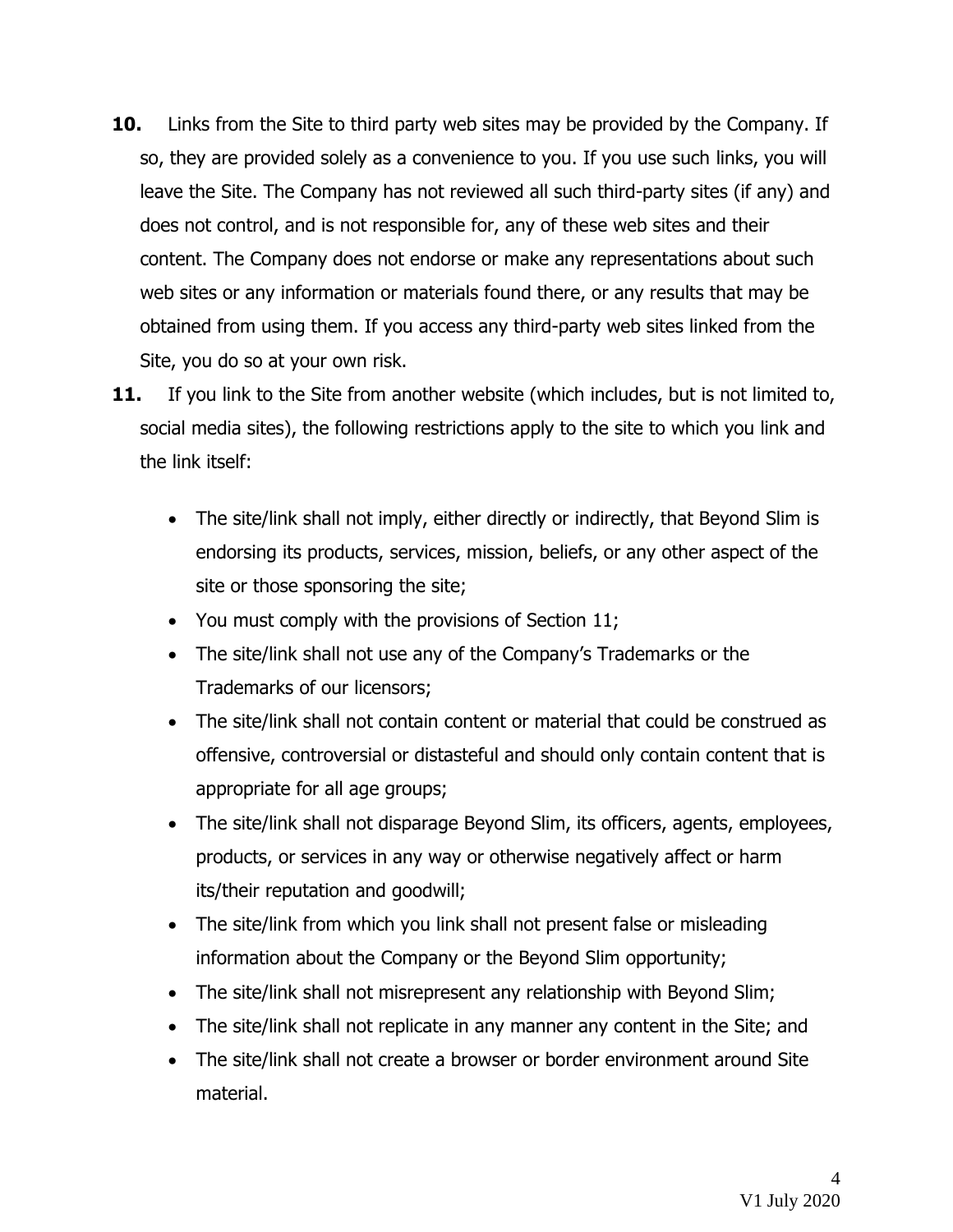- **12.** For purposes of these Terms of Use, the word "Submissions" means text, content, advertisements, promotional material, graphics, audios, text, messages, ideas, concepts, suggestions, artwork, photographs, drawings, videos, audiovisual works, your and/or other persons' names, likenesses, voices, usernames, profiles, actions, appearances, performances and/or other biographical information or material, and/or other similar materials that you submit, post, upload, embed, display, communicate, advertise, or otherwise distribute on or through the Site.
- **13.** Beyond Slim is pleased to receive your comments, suggestions, and Submissions regarding the Site, our products and services, and our opportunity. If you transmit to Beyond Slim, post, or upload any Submissions to or through the Site, you grant the Company and its affiliates a non-exclusive, royalty-free, perpetual and irrevocable right to use, reproduce, modify, adapt, publish, translate, distribute and incorporate such Submissions and the names identified on the Submissions throughout the world in any media for any and all commercial and non-commercial purposes.
- **14.** By communicating a Submission to the Company, you represent and warrant that the Submission and your communication thereof conform to the Rules of Conduct set forth in Paragraph below and all other requirements of these Terms of Use and that you own or have the necessary rights, licenses, consents and permissions, without the need for any permission from or payment to any other person or entity, to exploit, and to authorize us to exploit, such Submission in all manners contemplated by these Terms of Use.
- **15.** Some services on the Site permit or require you to create an account to participate in or to secure additional benefits. You agree to provide, maintain and update true, accurate, current and complete information about yourself as prompted by our registration processes. You shall not impersonate any person or entity or misrepresent your identity or affiliation with any person or entity, including using another person's username, password or other account information, or another person's name, likeness, voice, image or photograph. You also agree to promptly notify the Company of any unauthorized use of your username, password, other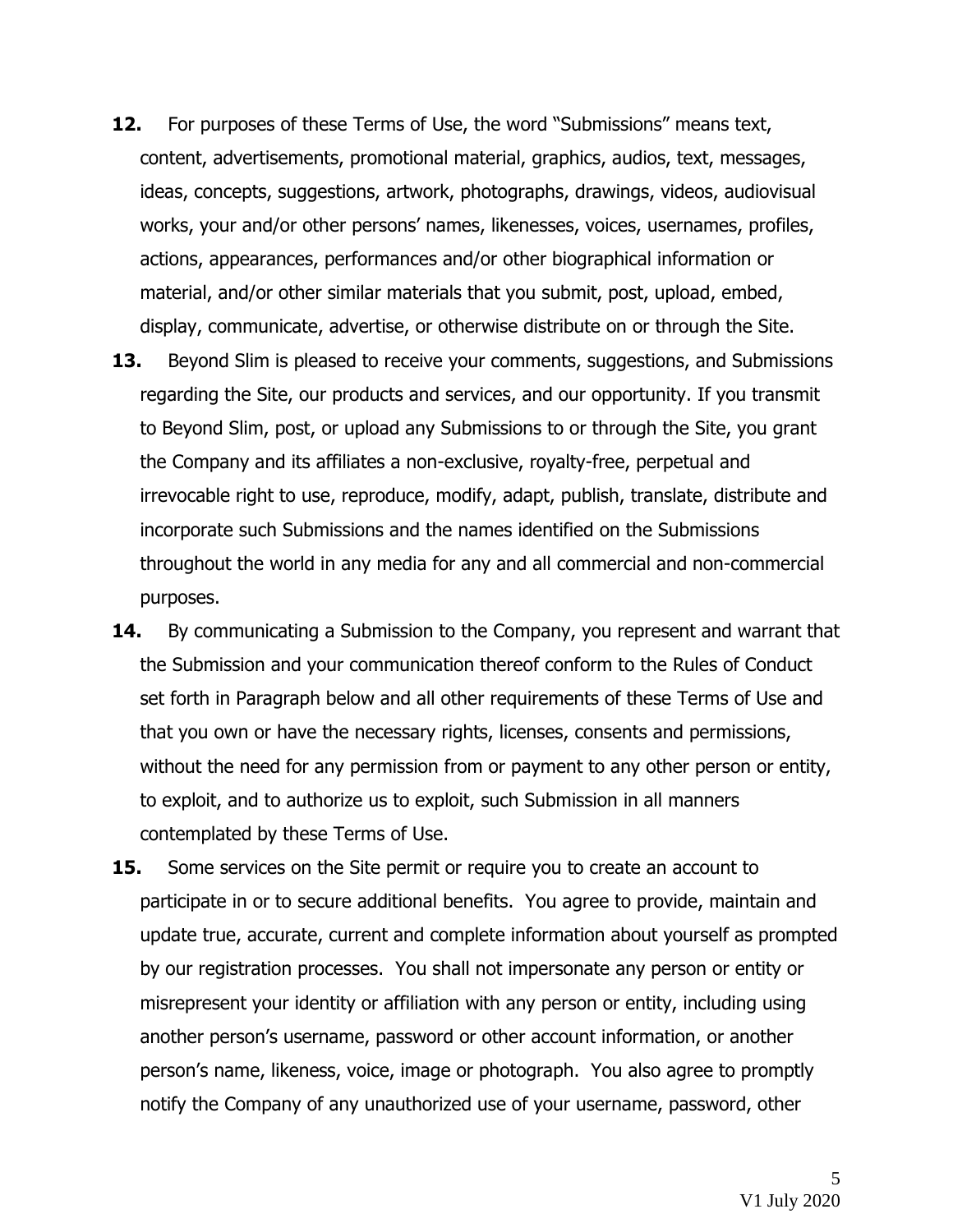account information, or any other breach of security that you become aware of involving or relating to the Site.

**16.** Public Forum" means an area or feature offered as part of the Site that offers the opportunity for users to distribute Submissions for viewing by one or more Site users, including, but not limited to, a chat area, message board, instant messaging, mobile messaging, social community environment, profile page, conversation page, blog, or e-mail function. You acknowledge that Public Forums and features offered therein are for public and not private communications, and you have no expectation of privacy with regard to any Submission to a Public Forum. We cannot guarantee the security of any information you disclose through any of these media; you make such disclosures at your own risk. You are and shall remain solely responsible for the Submissions you distribute on or through the Site under your username or otherwise by you in any Public Forum and for the consequences of submitting and posting the same. We have no duty to monitor any Public Forum. You should be skeptical about information provided by others, and you acknowledge that the use of any Submission posted in any Public Forum is at your own risk. Beyond Slim is not responsible for, and does not endorse, the opinions, advice or recommendations posted or sent by users in any Public Forum, and the Company specifically disclaims all liability in connection therewith.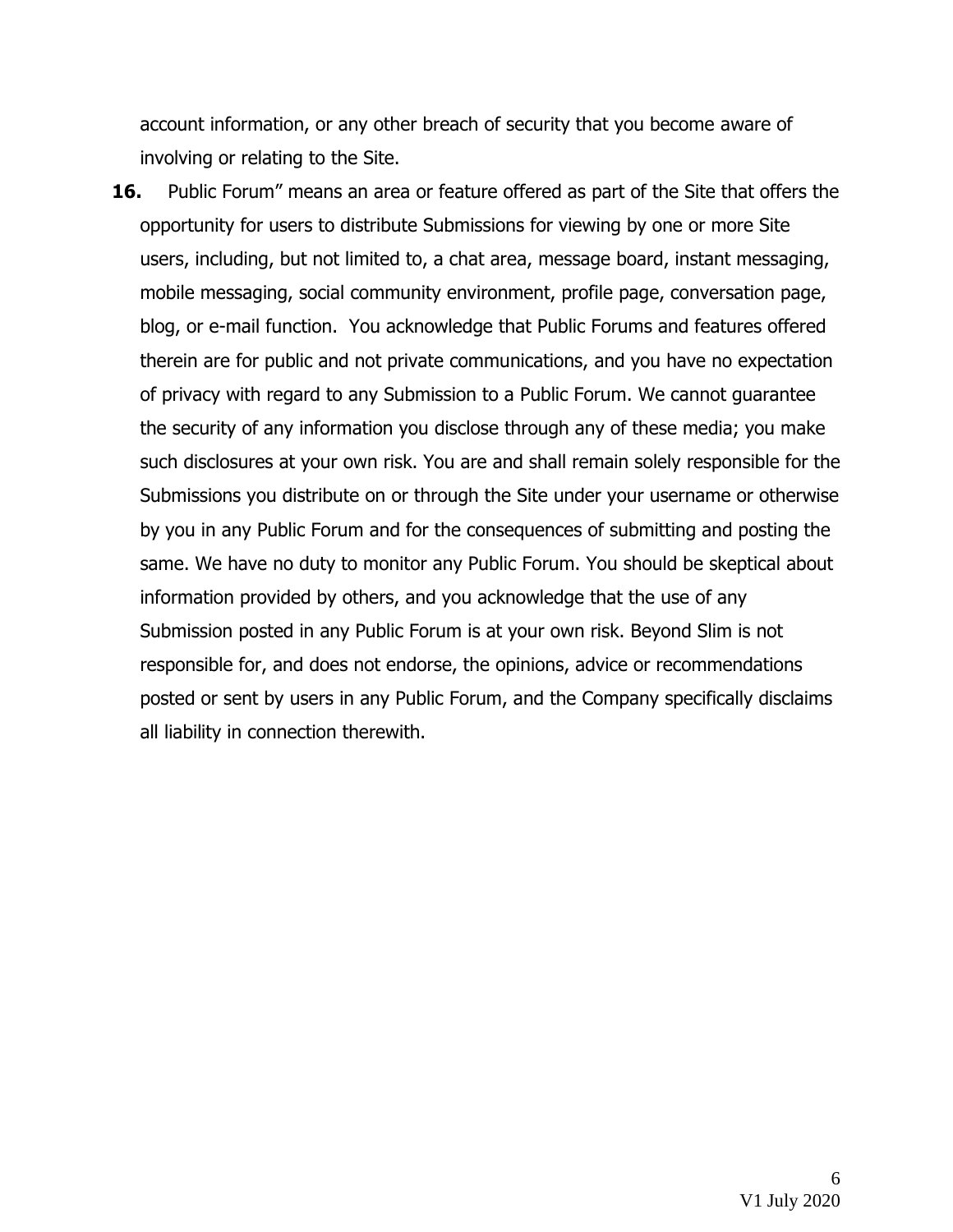- **1.** You agree that you will not upload, post, or otherwise distribute, or link to or from the Site any Submission, Content, or material that:
	- Directly or indirectly promotes or advertises any non-Beyond Slim business opportunity;
	- Is defamatory, abusive, harassing, threatening, or an invasion of a right of privacy of another person; (b) is bigoted, hateful, or racially or otherwise offensive; (c) is profane, violent, vulgar, obscene, pornographic, or otherwise sexually explicit; (d) otherwise harms or can reasonably be expected to harm any person or entity; (e) is libelous, slanderous, defamatory, or violates the law.
	- Is illegal or encourages or advocates illegal activity or the discussion of illegal activities with the intent to commit them, including a Submission that is, or represents an attempt to engage in, child pornography, stalking, sexual assault, fraud, trafficking in obscene or stolen material, drug dealing and/or drug use, harassment, theft, or conspiracy to commit any criminal activity;
	- Infringes or violates any right of a third party including: (a) copyright, patent, trademark, trade secret or other proprietary or contractual rights; (b) right of privacy (specifically, you must not distribute another person's personal information of any kind without their express permission) or publicity; or (c) any confidentiality obligation;
	- Contains a virus or other harmful component, or otherwise tampers with, impairs or damages the Site or any connected network, or otherwise interferes with any person or entity's use or enjoyment of the Site;
	- Does not generally pertain to the designated topic or theme of the relevant Public Forum or violates any specific restrictions applicable to a Public Forum; or
	- Is antisocial, disruptive, or destructive, including "flaming", "spamming", "flooding", "trolling", and "griefing", as those terms are commonly understood and used on the Internet;
	- Violates Beyond Slim's Policies and Procedures.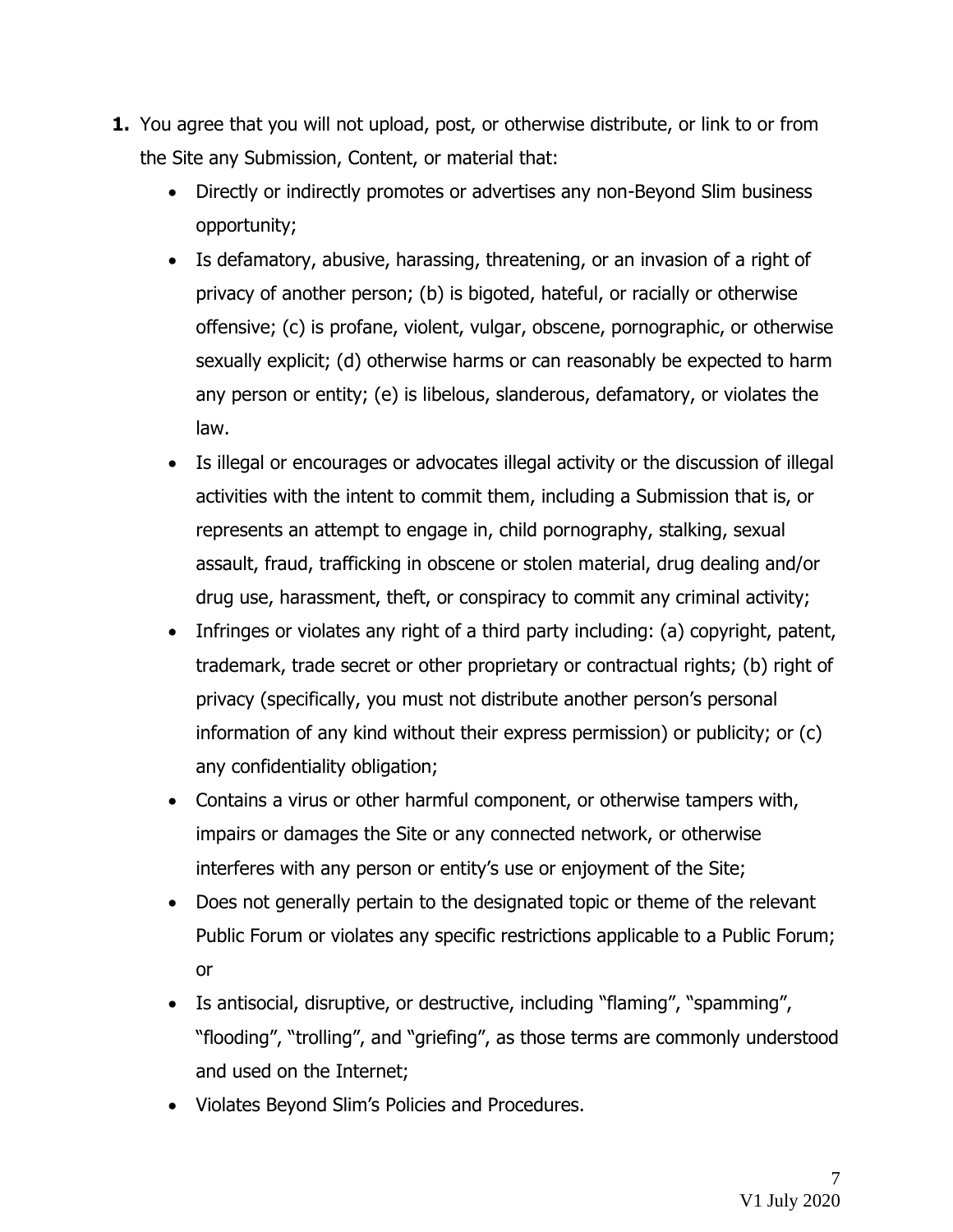We cannot and do not assure that other users are or will be complying with the foregoing Rules of Conduct or any other provisions of the Agreement, and, as between you and Beyond Slim, you hereby assume all risk of harm or injury resulting from any such lack of compliance.

- **2.** Because any activities that occur under your username and/or login ID are your responsibility it is important for you to keep your information secure. Notify the Company immediately if you believe that someone has used your username or login ID without your authorization.
- **3.** Beyond Slim reserves the right, but disclaims any obligation or responsibility, to (a) refuse to post, or remove, any Submission from the Site that violates these Terms of Use; and (b) identify any user to third parties; and/or (c) disclose to third parties any Submission or personally identifiable information when we believe in good faith that such identification or disclosure will either: (i) facilitate compliance with laws, including but not limited to, compliance with a court order or subpoena, or (ii) help to enforce the Agreement and/or protect the safety or security of any person or property, including the Site. Moreover, we retain all rights to remove Submissions at any time for any reason or no reason whatsoever.
- **4.** Beyond Slim may suspend or terminate your ability to use the Site, or any portion of the Site, for failure to comply with these Terms of Use, for breach of your Independent Coach Agreement, or as the Company deems necessary to protect its business or intellectual property interests. Upon the cancellation of your Independent Beyond Slim business for any reason, your access to the Site shall be terminated.
- **5.** The Site is intended for viewing and use in the United States and countries that the Company has designated are officially open for business. You shall not use the Site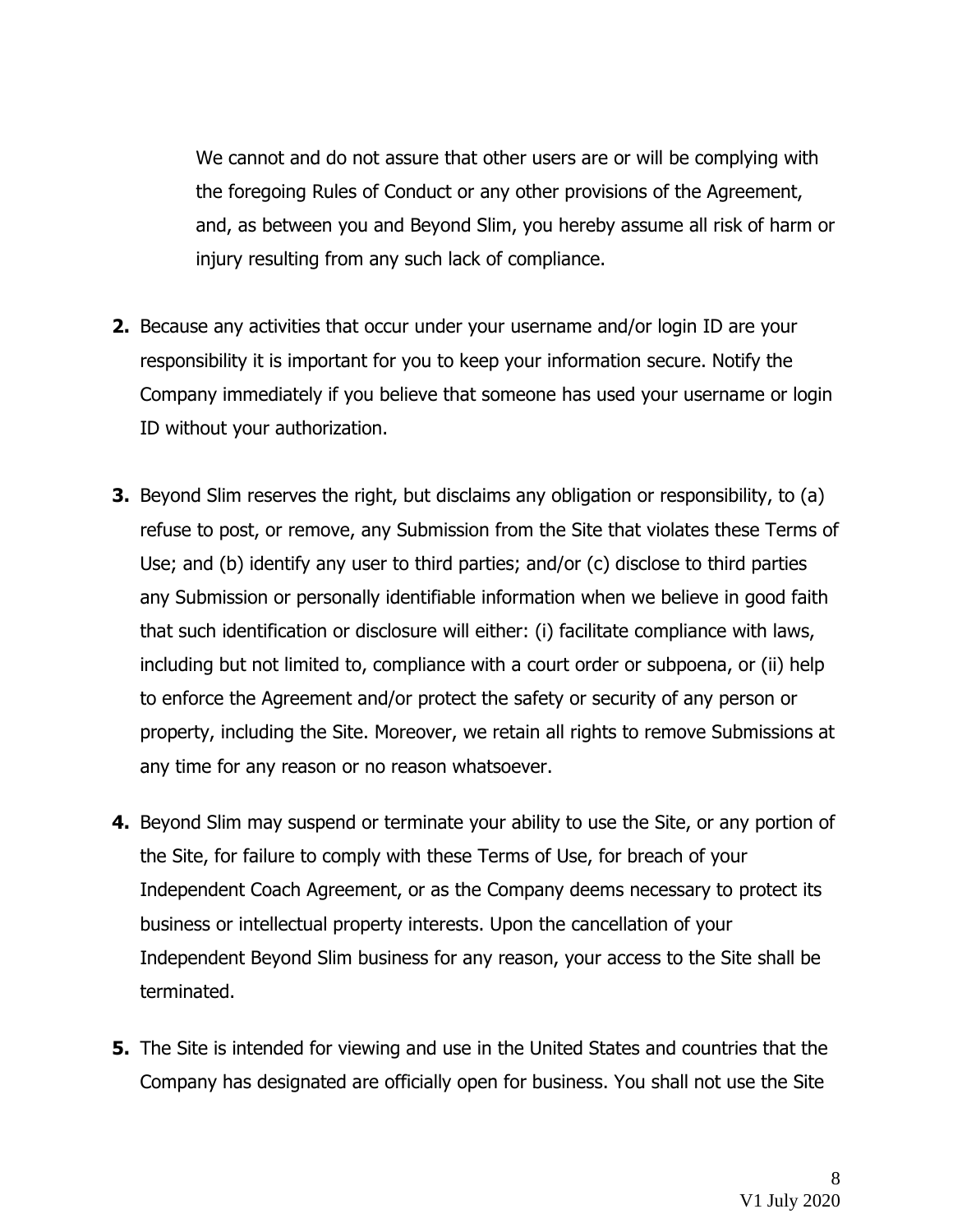to conduct business or sales in any country that the Company has not announced is officially open for business.

- **6.** Beyond Slim respects your privacy and the privacy of other visitors to the Site. To learn about our privacy practices and policies, please see our Privacy Policy.
- **7.** ALL CONTENT INCLUDED IN OR AVAILABLE THROUGH THIS SITE (THE "CONTENT") IS PROVIDED "AS IS" AND "AS AVAILABLE" AND WITHOUT WARRANTIES OF ANY KIND. TO THE FULLEST EXTENT PERMISSIBLE PURSUANT TO APPLICABLE LAW, THE COMPANY DISCLAIMS ALL WARRANTIES, EXPRESS OR IMPLIED, INCLUDING, BUT NOT LIMITED TO, IMPLIED WARRANTIES OF MERCHANTABILITY, FITNESS FOR A PARTICULAR PURPOSE, ACCURACY, COMPLETENESS, AVAILABILITY, SECURITY, COMPATIBILITY, AND NONINFRINGEMENT. WE DO NOT WARRANT THAT THE CONTENT IS ACCURATE, ERROR-FREE, RELIABLE OR CORRECT, THAT THIS SITE WILL BE AVAILABLE AT ANY PARTICULAR TIME OR LOCATION, THAT ANY DEFECTS OR ERRORS WILL BE CORRECTED, OR THAT THE SITE OR THE SERVERS THAT MAKE SUCH CONTENT AVAILABLE ARE FREE OF VIRUSES OR OTHER HARMFUL COMPONENTS. THIS SITE MAY INCLUDE TECHNICAL INACCURACIES OR TYPOGRAPHICAL ERRORS. YOU ASSUME THE ENTIRE COST OF ALL NECESSARY SERVICING, REPAIR OR CORRECTION. THE COMPANY DOES NOT WARRANT OR MAKE ANY REPRESENTATIONS REGARDING THE USE OR THE RESULTS OF THE USE OF ANY CONTENT. YOU HEREBY IRREVOCABLY WAIVE ANY CLAIM AGAINST THE COMPANY WITH RESPECT TO CONTENT AND ANY CONTENT YOU PROVIDE TO THIRD PARTY SITES (INCLUDING CREDIT CARD AND OTHER PERSONAL INFORMATION). THE COMPANY MAY IMPROVE OR CHANGE THE PRODUCTS AND SERVICES DESCRIBED IN THIS SITE AT ANY TIME WITHOUT NOTICE. Beyond Slim ASSUMES NO RESPONSIBILITY, AND DISCLAIM ALL LIABILITY, FOR ANY ERRORS OR OMISSIONS IN THIS SITE OR IN OTHER DOCUMENTS WHICH ARE REFERRED TO WITHIN OR LINKED TO THIS SITE. SOME JURISDICTIONS DO NOT ALLOW THE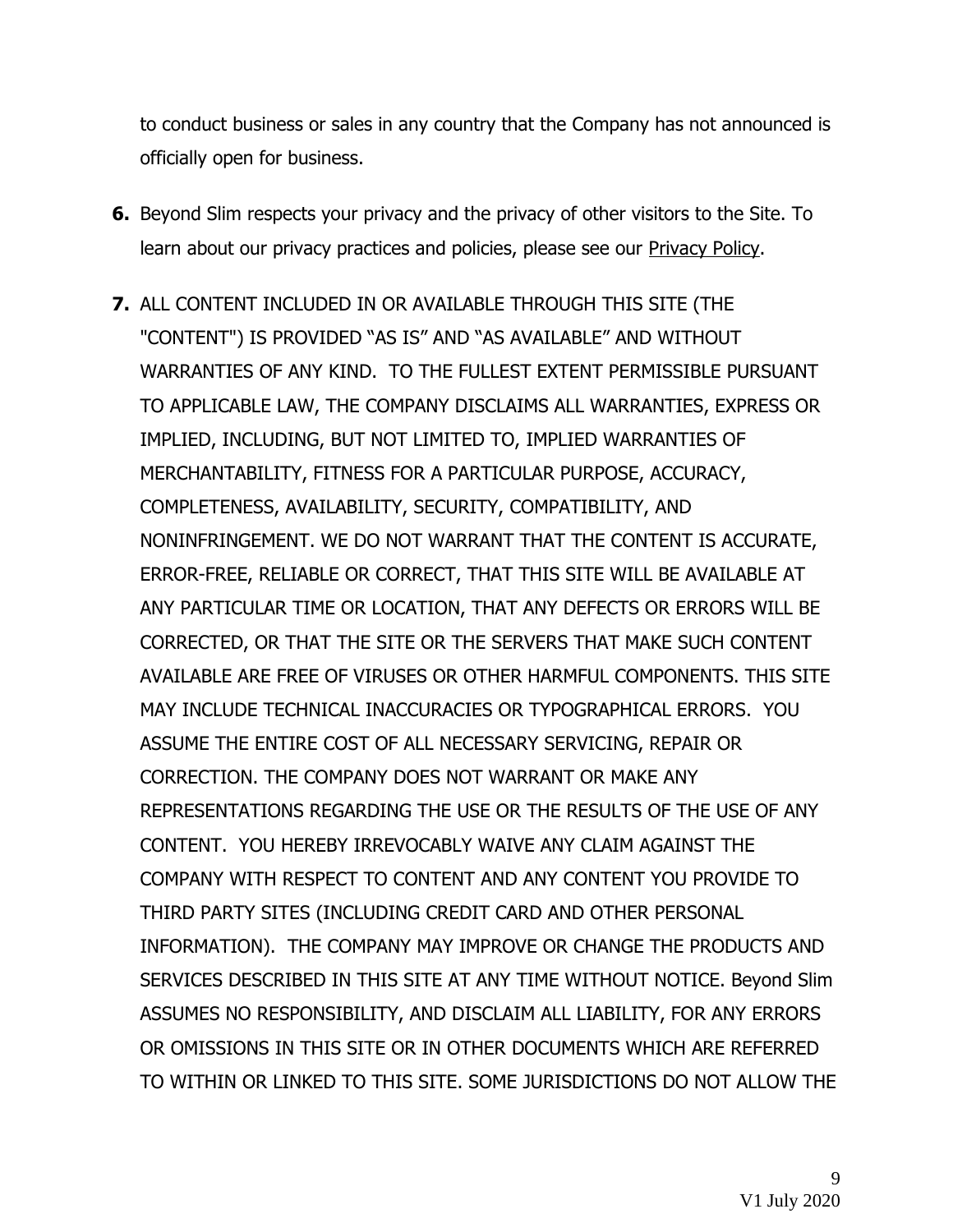EXCLUSION OF IMPLIED WARRANTIES, SO THE ABOVE EXCLUSION MAY NOT APPLY TO YOU.

The Site may contain the opinions and views of other users. Given the interactive nature of the Site, we cannot endorse, guarantee, or be responsible for the accuracy, efficacy, or veracity of any content generated by other users.

## **8. Limitation of Liabilities:**

UNDER NO CIRCUMSTANCES, INCLUDING NEGLIGENCE, SHALL THE COMPANY, OUR LICENSORS OR LICENSEES, OR ANY OF THE FOREGOING ENTITIES' RESPECTIVE RESELLERS, CONSULTANTS, SERVICE PROVIDERS OR SUPPLIERS, BE LIABLE TO YOU OR ANY OTHER PERSON OR ENTITY FOR ANY DIRECT, INDIRECT, INCIDENTAL, SPECIAL OR CONSEQUENTIAL DAMAGES, INCLUDING LOST PROFITS, PERSONAL INJURY (INCLUDING DEATH) AND PROPERTY DAMAGE OF ANY NATURE WHATSOEVER, THAT RESULT FROM (A) THE USE OF, OR THE INABILITY TO USE, THIS SITE OR CONTENT, OR (B) THE CONDUCT OR ACTIONS, WHETHER ONLINE OR OFFLINE, OF ANY OTHER USER OF THE SITE OR ANY OTHER PERSON OR ENTITY, EVEN IF THE COMPANY HAS BEEN ADVISED OF THE POSSIBILITY OF SUCH DAMAGES. IN NO EVENT SHALL THE COMPANY'S TOTAL LIABILITY TO YOU FOR ALL DAMAGES, LOSSES AND CAUSES OF ACTION WHETHER IN CONTRACT, TORT (INCLUDING NEGLIGENCE) OR OTHERWISE EXCEED THE AMOUNT PAID BY YOU, IF ANY, OR \$100 (WHICHEVER IS LESS) FOR ACCESSING OR PARTICIPATING IN ANY ACTIVITY RELATED TO THE SITE. MOREOVER, UNDER NO CIRCUMSTANCES SHALL THE COMPANY, OUR LICENSORS OR LICENSEES, OR ANY OF THE FOREGOING ENTITIES' RESPECTIVE RESELLERS, CONSULTANTS, AFFILIATES, SERVICE PROVIDERS OR SUPPLIERS, BE HELD LIABLE FOR ANY DELAY OR FAILURE IN PERFORMANCE RESULTING DIRECTLY OR INDIRECTLY FROM AN ACT OF FORCE MAJEURE OR CAUSES BEYOND OUR OR THEIR REASONABLE CONTROL.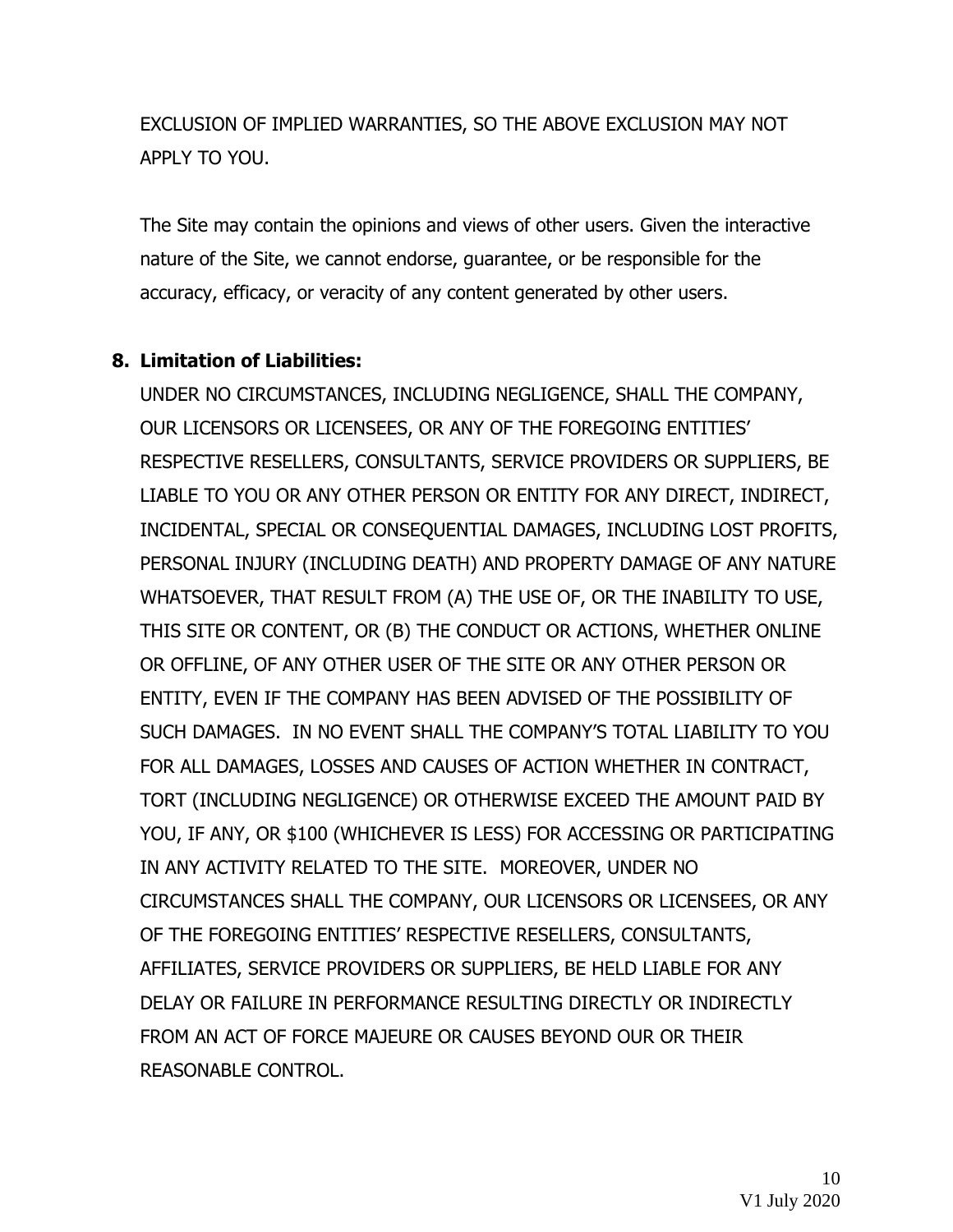BEYOND SLIM MAY TERMINATE YOUR FURTHER ACCESS TO THE SITE OR CHANGE THE SITE OR DELETE CONTENT OR FEATURES IN ANY WAY, AT ANY TIME AND FOR ANY REASON OR NO REASON.

THE LIMITATIONS, EXCLUSIONS AND DISCLAIMERS IN THIS SECTION AND ELSEWHERE IN THESE TERMS OF USE APPLY TO THE MAXIMUM EXTENT PERMITTED BY APPLICABLE LAW.

- **9.** You agree that the Site, including its code, documentation, appearance, structure and organization constitute trade secrets and/or copyrighted and/or proprietary material of Company and its licensors. The Site is protected by United States copyright, patent, trademark and other laws including international treaty provisions. You agree not to disclose, provide or otherwise make available such trade secrets, copy-righted or proprietary material in any form to any third party without the prior written consent of Company and/or its licensors, as applicable. Title to the Site, or any copy, modification, translation, partial copy, compilation, derivative work or merged portion of the Site, shall at all times remain with Company or its licensors, as applicable. You may not copy the written materials accompanying the Site. You agree to take every reasonable precaution to prevent the theft, disclosure, and the unauthorized copying, reproduction or distribution of the Site.
- **10.** Without the prior written consent of Company, you may not: (a) transfer, assign, rent, use, copy or modify the Site or the web pages created through the Site, in whole or in part, except as expressly permitted in this Agreement; (b) decompile, reverse assemble or otherwise reverse engineer the Site, except to the extent the foregoing restriction is expressly prohibited under applicable law; (c) reproduce, disclose, market, lease, transfer, distribute or revise the Site or the associated web pages; (d) distribute any executable versions of the Site to third parties or use such executables in excess of the limitations set forth above; (e) use the Site to provide facility management, service bureau or other access or use of the program for the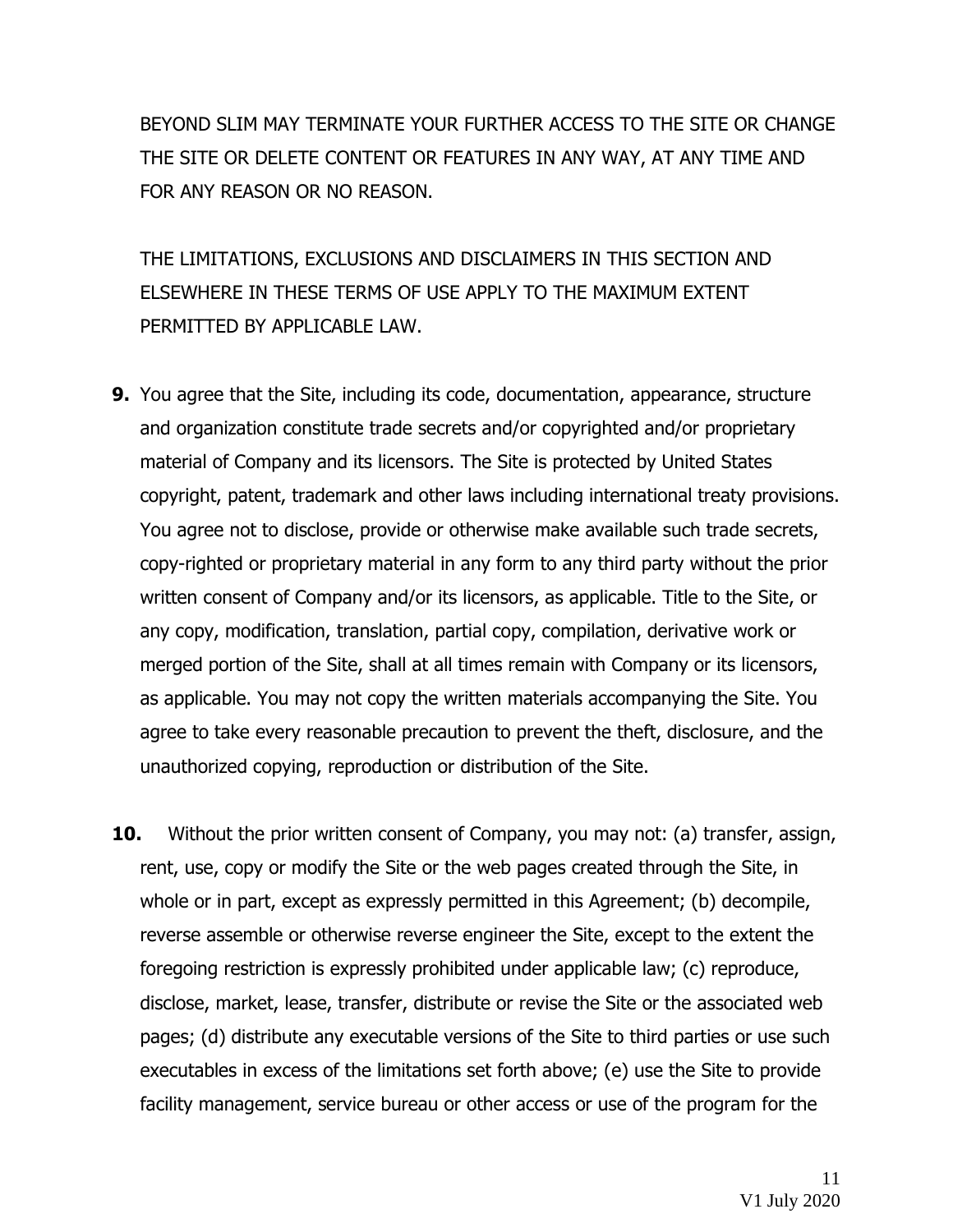benefit of third parties; (f) You will not remove, alter or destroy any copyright notices, proprietary legends or other indicia of ownership.

**11.** Company may offer features such as bulletin boards or e-mail functions as part of the Site (referred to as "Interactive Medium"). You may not submit any material that is unlawful, harmful, harassing, threatening, abusive, hateful, libelous, defamatory, obscene, pornographic, profane, vulgar, indecent, sexually explicit or otherwise objectionable that would constitute a criminal offense, give rise to civil liability, or otherwise violate any applicable law. Please do not submit any material that is protected by copyright, patent, or other proprietary right without obtaining permission of the copyright or patent owner or licensor.

The Interactive Medium shall not be used for any commercial purposes. You will not submit any material to solicit funds or to promote, advertise, or solicit the sale of any other goods, services, businesses or business opportunities. You are expressly prohibited from soliciting other guests of the Site Interactive Medium to become members of any network marketing company or business opportunity.

Any information or material submitted by you to the Company through the Interactive Medium will be deemed non-proprietary and non-confidential and may be used by Company without restriction. Without limiting the foregoing, by offering any information or material through the Company Site (e.g., through chat, bulletin boards, e-mail, contests or otherwise), you grant to Company the worldwide, perpetual, royalty-free, irrevocable, nonexclusive right and license to use, reproduce, modify, edit, publish, make derivative works from and distribute such information or materials in any and all forms and media, now or hereafter discovered. Notwithstanding the foregoing, all personal data (e.g., name, address and telephone number) provided to Company will be handled in accordance with Company's Security and Privacy Statement.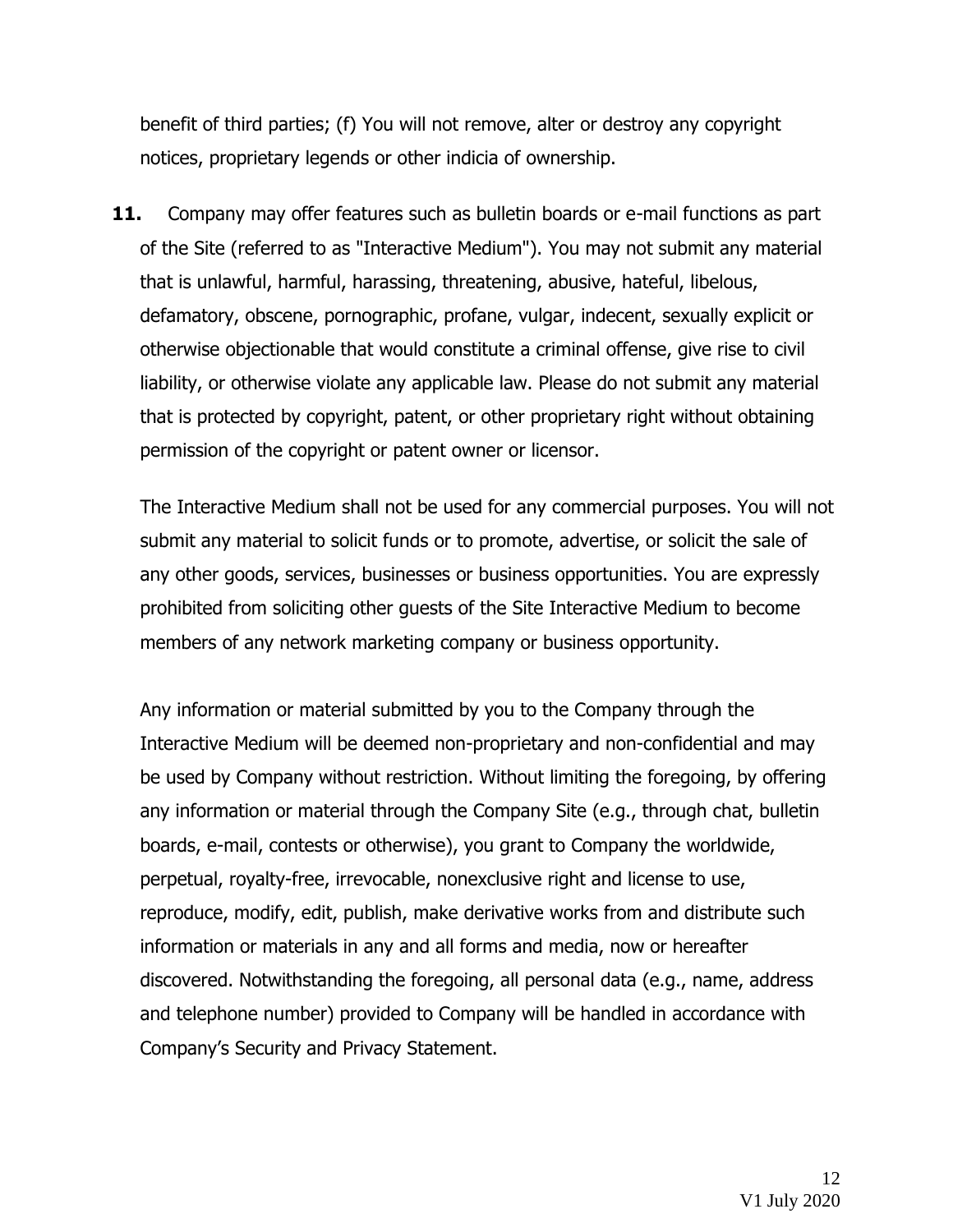Company reserves the right, in its sole discretion, to edit any submission, and to choose to include or not include such submission in the Interactive Medium. The Interactive Medium includes the opinions, statements and other content of third parties. We are not responsible for screening, monitoring or verifying such content, including such content's accuracy, reliability or compliance with copyright or other laws. Any opinions, statements or other content expressed by third parties are those of such third parties and not of Company. Company does not endorse any such opinion, statement or other material posted on or accessible through the Interactive Medium.

## **Dispute Resolution. Dispute Resolution**

While we certainly hope that we never have a dispute with our beloved visitors, if the unfortunate circumstance arises that we have a dispute that arises from or relates to your privacy rights or this privacy policy, you agree that we will first seek to resolve the dispute informally. You will notify us of the dispute within 90 days from which you first learn of the dispute by submitting a purchase dispute form. If we do not successfully resolve the dispute informally within 60 days from the date on which you first visit the Site, **you agree that subject to the exceptions listed below, all disputes (including questions whether a dispute is subject to arbitration) will be resolved through confidential binding arbitration. You also agree to waive all rights to pursue class action lawsuits, class-wide arbitrations, and any other proceeding in which someone acts in a representative capacity against Beyond Slim. You further waive all rights to combine proceedings with the claim(s) of any other individual or entity**. All arbitration will be held in Phoenix, Arizona and administered by JAMS Endispute according to its Streamlined Rules of Arbitration, available at [https://www.jamsadr.com/rules-streamlined-arbitration/.](https://www.jamsadr.com/rules-streamlined-arbitration/) Arbitration shall be governed by the Federal Arbitration Act and the law of the State of Arizona.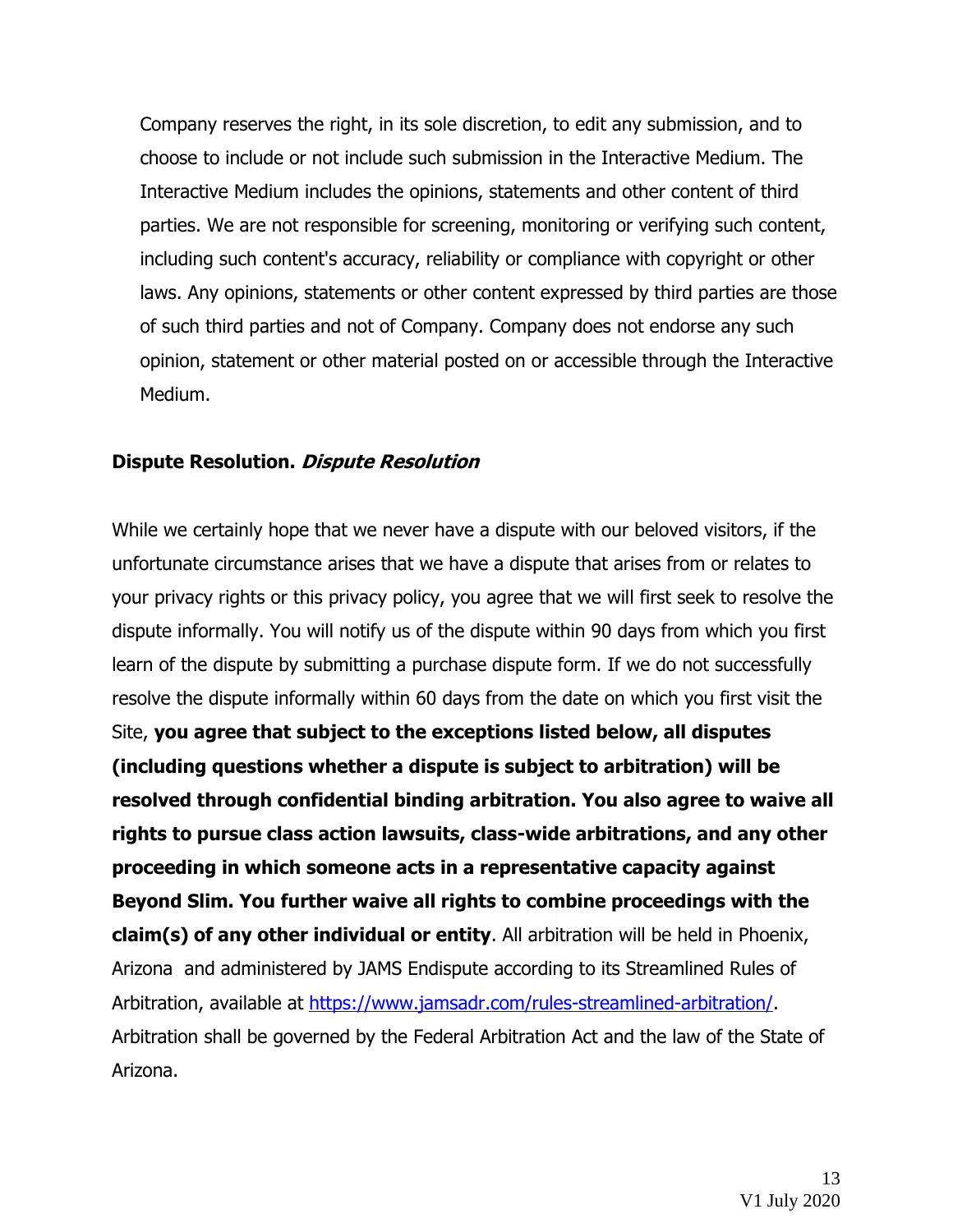Disputes not covered by this Class Action Waiver and Arbitration Agreement:

- Any action you bring if you have properly opted-out of arbitration. You may optout by sending an opt-out notice to support@beyondslim.com. You must submit your opt-out notice within five days from the date of first visit the Site.
- If your claim is within the jurisdictional limits of the small claims court in which you reside, you may pursue an action in your local small claims court.
- If you are a Beyond Slim independent Coach and you combine a claim that is covered by this Arbitration and Class Action Waiver with a claim to which the Beyond Slim's arbitration and dispute resolution policy for Coach disputes applies, the disputes will be combined and resolved according to Beyond Slim's Arbitration and Dispute Resolution Policy contained in Beyond Slim's Terms & Policies that are applicable to Beyond Slim independent Coaches.

To institute informal dispute process, submit a Dispute Notice to [support@beyondslim.com.](mailto:support@beyondslim.com)

- **12.** "Confidential Information" includes, but is not limited to, information about Independent Coaches and Customers that is contained in or derived from the Site and/or any reports issued by Beyond Slim to Coaches to assist them in operating and managing their Beyond Slim business which are posted or made available on the Site. This Confidential Information constitutes proprietary business trade secrets belonging exclusively to Beyond Slim and is provided to Independent Coaches in strict confidence. Confidential Information shall not be directly or indirectly disclosed to any third party nor used for any purpose other than Independent Coach's use in building and managing his/her Independent Beyond Slim business.
- **13.** By using the Site, you authorize the Company to periodically send you information and updates relating to the Company's business, products, programs, promotions, and other matters.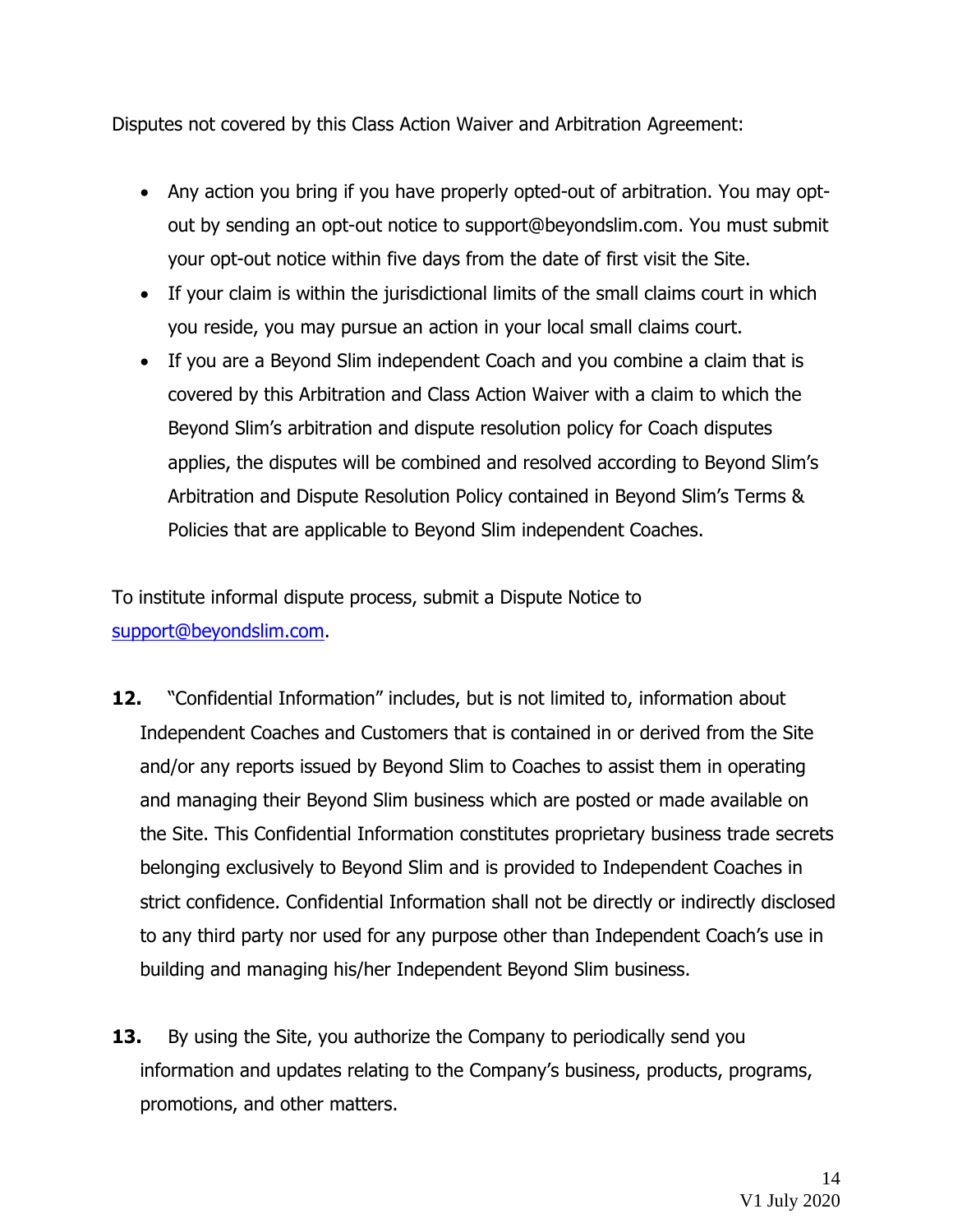- **14.** Use of the Site is a privilege and not a right. Beyond Slim reserves the right to restrict or prevent access to the Site of any Coach who violates these Terms of Use, the Beyond Slim Coach Agreement, or the Beyond Slim Policies and Procedures.
- **15.** Beyond Slim does not guarantee that the Site will be free from interruption. The Site may be subject to shutdowns from time to time for maintenance, technical issues, and/or causes beyond Beyond Slim's control. You agree that Beyond Slim shall have no liability for any loss caused by any shut down or interruption.
- **16.** If User no longer agrees to be bound by these Terms and Conditions, User must cease use of this Web site. If User is dissatisfied with this Web site, its content, or any of these terms, conditions, and policies, User's sole legal remedy is to discontinue using this Web site. Beyond Slim reserves the right to terminate or suspend your access to and use of this site, or parts of this site, without notice, if we believe, in our sole discretion, that such use is (i) in violation of any applicable law; (ii) is harmful to our interests or the interests, including intellectual property or other rights, of another person or entity; or (iii) Beyond Slim has reason to believe that User is in violation of these Terms and Conditions of Use.
- **17.** Supply of goods, services and software through the Site is subject to United States export control and economic sanctions requirements. By acquiring any such items through the Site, you represent and warrant that your acquisition comports with and your use of the item will comport with those requirements. Without limiting the foregoing, you may not acquire goods, services or software through the Site if: (a) you are in, under the control of, or a national or resident of Cuba, Iran, North Korea, Sudan or Syria or if you are on the U.S. Treasury Department's Specially Designated Nationals List or the U.S. Commerce Department's Denied Persons List, Unverified List or Entity List, or (b) you intend to supply the acquired goods, services or software to Cuba, Iran, North Korea, Sudan or Syria (or a national or resident of one of these countries) or to a person on the Specially Designated Nationals List,